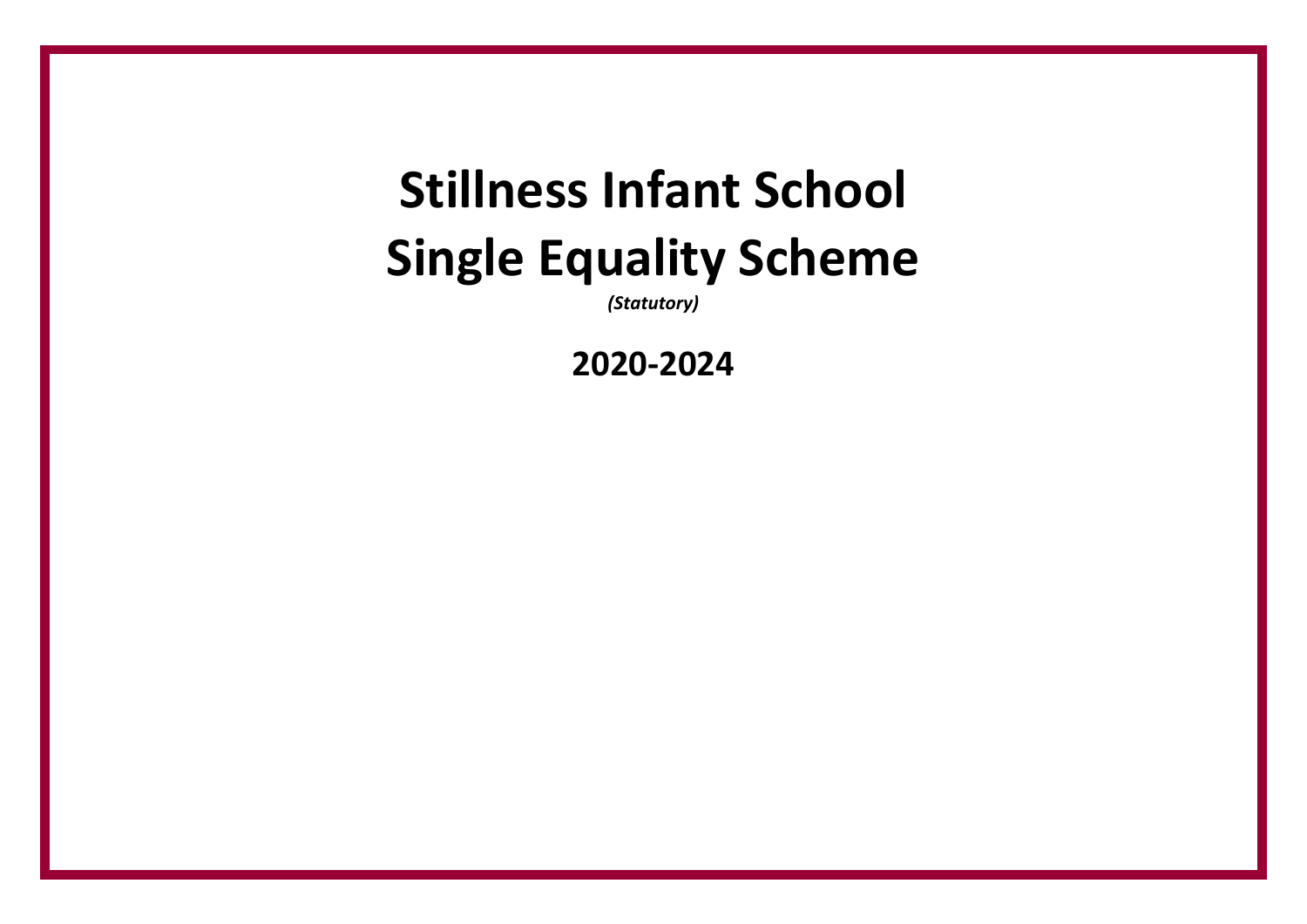# **Stillness Infant School Single Equality Scheme 2020 - 2024**

#### **EQUALITY STATEMENT**

#### **Legal Duties**

As a school we welcome our duties under the Equality Act 2010. The general duties are to:

- **eliminate discrimination**, harassment, victimisation and any other conduct that is prohibited by or under this Act.
- **advance equality of opportunity** between persons who share a relevant protected characteristic and persons who do not share it.
- **foster good relations** between persons who share a relevant protected characteristic and persons who do not share it.

We understand the principle of the Act and the work needed to ensure that those with protected characteristics are not discriminated against and are given equality of opportunity.

A protected characteristic under the act covers the groups listed below:

- age (for employees not for service provision)
- disability
- race
- sex (including issues of transgender)
- gender reassignment
- maternity and pregnancy
- religion and belief
- sexual orientation
- marriage and civil partnership (for employees)

In order to meet our general duties, listed above, the law requires us to do some specific duties to demonstrate how we meet the general duties. These are to: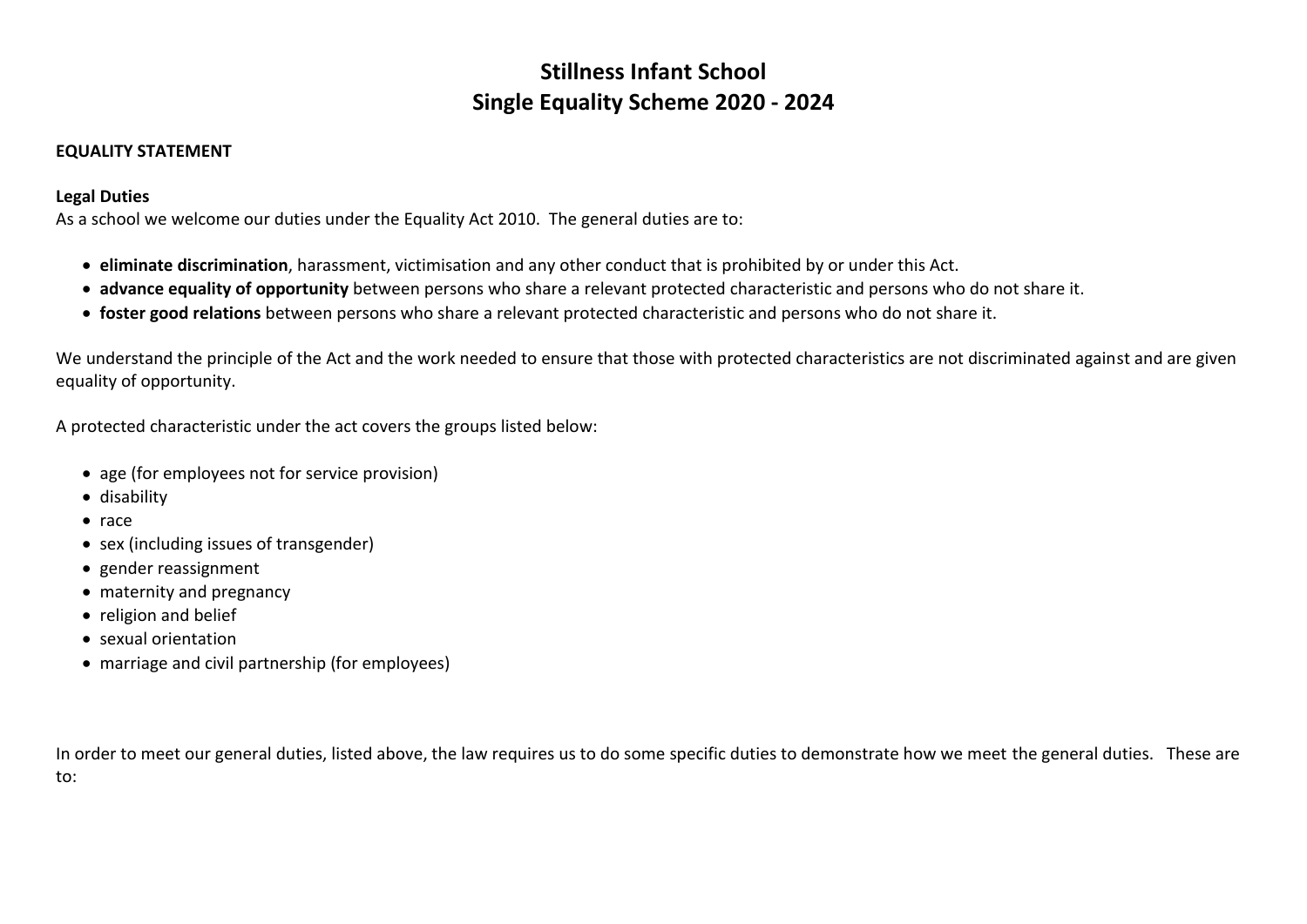- publish equality information to demonstrate compliance with the general duty across its functions **(we will not publish any information that can specifically identify any child)**
- prepare and publish equality objectives

To do this we will collect data related to the protected characteristics above and analyse this data to determine our focus for our equality objectives. The data will be assessed across our core provisions as a school. This will include the following functions:

- admissions
- attendance
- attainment
- exclusions
- prejudice related incidents

Our objectives will detail how we will ensure equality is applied to the services listed above however where we find evidence that other functions have a significant impact on any particular group we will include work in this area.

We also welcome our duty under the Education and Inspections Act 2006 to promote community cohesion.

We recognise that these duties reflect international human rights standards as expressed in the UN Convention on the Rights of the Child, the UN Convention on the Rights of People with Disabilities and the Human Rights Act 1998.

In fulfilling our legal obligations we will:

- recognise and respect diversity
- foster positive attitudes and relationships and a shared sense of belonging
- observe good equalities practice, including staff recruitment, retention and development
- aim to reduce and remove existing inequalities and barriers
- consult and involve widely
- strive to ensure that society will benefit

#### **Our ethos at Stillness Infant School**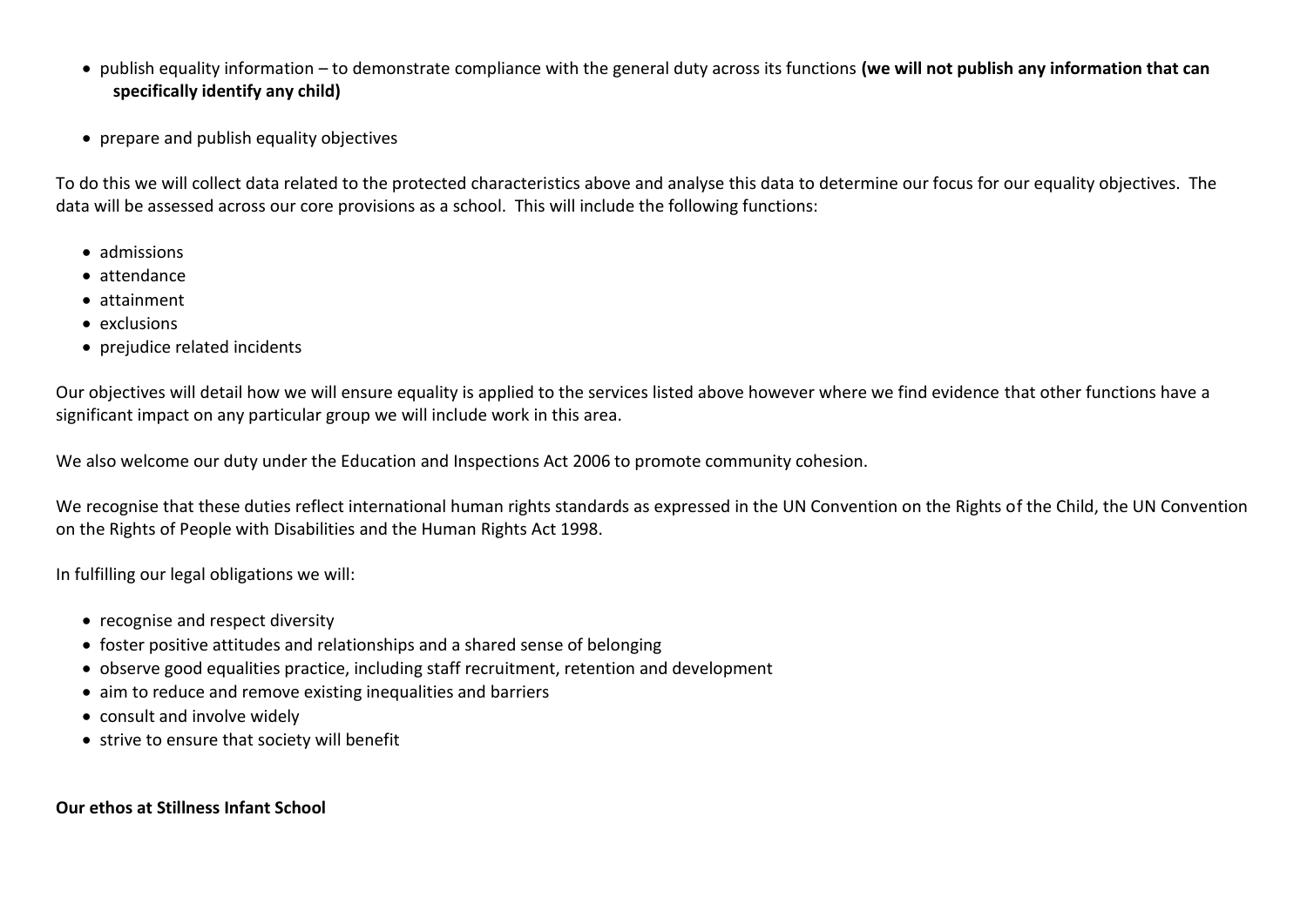At this school:

- staff, children, parents and governors work together
- everyone is special and enriches the life of the school
- quality teaching and learning come first
- hard work and positive achievement are always rewarded
- we are kind to each other
- we are always ready to listen
- we take pride in ourselves
- we make our visitors welcome

#### **Addressing Prejudice Related Incidents**

This school is opposed to all forms of prejudice and we recognise that children and young people who experience any form of prejudice related discrimination may fair less well in the education system. We provide both our pupils and staff with an awareness of the impact of prejudice in order to prevent any incidents. If incidents still occur we address them immediately and report them to the Local Authority using their guidance material. The Local Authority may provide some support.

#### **Responsibility**

We believe that promoting Equality is the whole school's responsibility.

| <b>School Community</b> | <b>Responsibility</b>                                                                                                   |
|-------------------------|-------------------------------------------------------------------------------------------------------------------------|
| Governing Body          | Involving and engaging the whole school community in identifying and understanding equality barriers and in the setting |
|                         | of objectives to address these. Monitoring progress towards achieving equality objectives. Publishing data and          |
|                         | publishing equality objectives.                                                                                         |
| Head Teacher            | As above including:                                                                                                     |
|                         | Promoting key messages to staff, parents and pupils about equality and what is expected of them and can be expected     |
|                         | from the school in carrying out its day to day duties. Ensuring that all of the school community receives adequate      |
|                         | training to meet the need of delivering equality, including pupil awareness. Ensure that all staff are aware of their   |
|                         | responsibility to record and report prejudice related incidents.                                                        |
| Senior Leadership Team  | To support the Headteacher as above. Ensure fair treatment and access to services and opportunities. Ensure that all    |
|                         | staff are aware of their responsibility to record and report prejudice related incidents.                               |
| <b>Teaching Staff</b>   | Help in delivering the right outcomes for pupils.                                                                       |
|                         | Uphold the commitment made to pupils and parents/carers on how they can be expected to be treated.                      |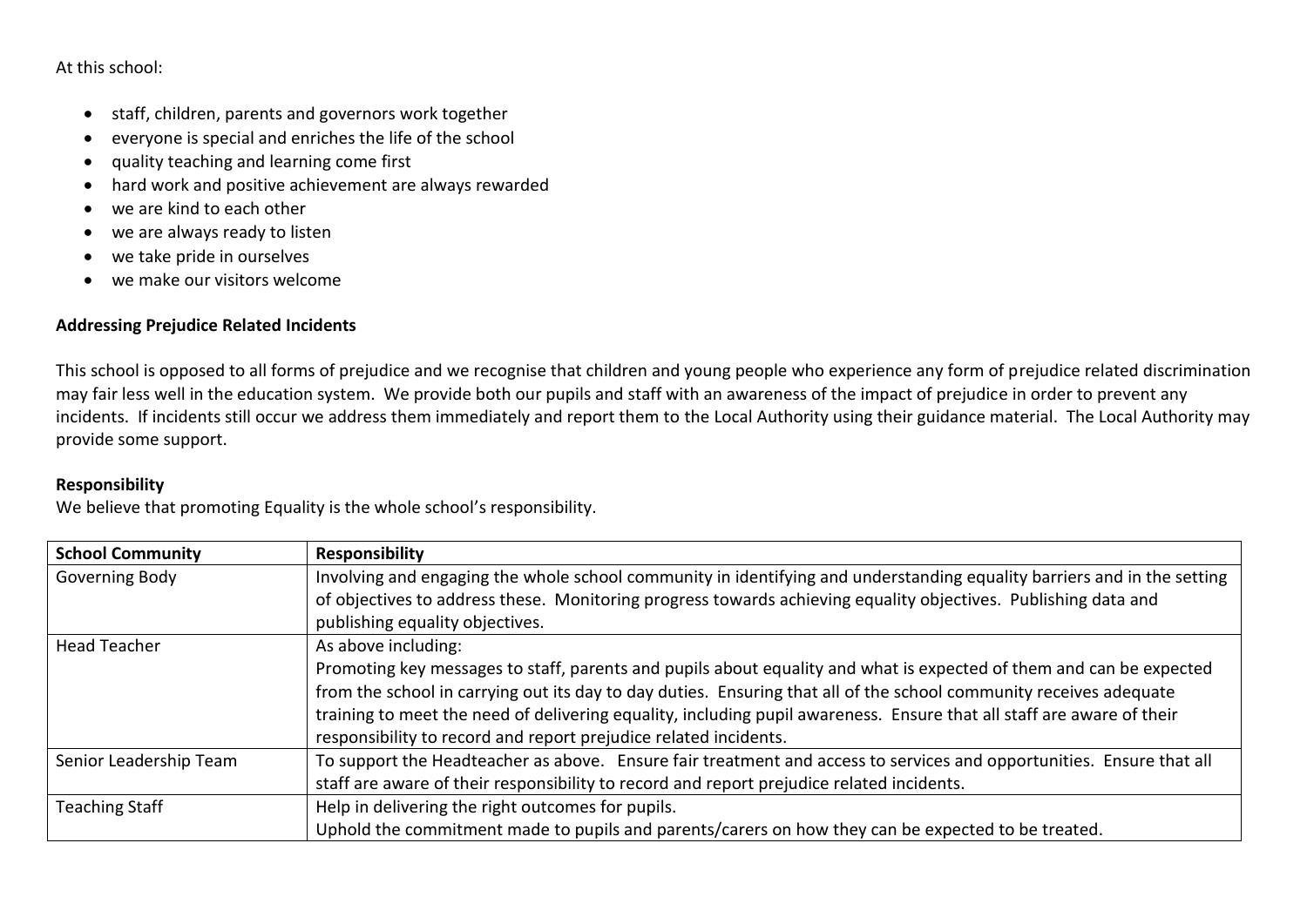|                                | Design and deliver an inclusive curriculum.                                                                              |
|--------------------------------|--------------------------------------------------------------------------------------------------------------------------|
|                                | To be aware of the responsibility to record and report prejudice related incidents.                                      |
| <b>Support Staff</b>           | Support teaching staff and senior staff in the above.                                                                    |
| Parents                        | Take an active part in identifying barriers for the school community and in informing the Governing Body of actions that |
|                                | can be taken to eradicate these. Take an active role in supporting and challenging the school to achieve the             |
|                                | commitment given to the school community in tackling inequality and achieving equality of opportunity for all.           |
| Pupils                         | Supporting the school to achieve the commitment made to tackling inequality.                                             |
|                                | Uphold the commitment made by the Head teacher on how pupils and parents/carers, staff and the wider school              |
|                                | community is tackling inequality and achieving equality of opportunity for all.                                          |
| <b>Local Community Members</b> | Take an active part in identifying barriers for the school community and in informing the Governing Body of actions that |
|                                | can be taken to eradicate these. Take an active role in supporting and challenging the school to achieve the             |
|                                | commitment made to the school community in tackling inequality and achieving equality of opportunity for all.            |

We will ensure that the whole school community is aware of the Single Equality Scheme and our published equality information and equality objectives **by publishing them on the school's website.**

#### **Breaches**

Breaches to this statement will be dealt with in the same ways that breaches of other school policies are dealt with, as determined by the Head Teacher and the Governing Body.

#### **Monitor and Review**

The Single Equality Scheme is linked to the school development plan and includes targets determined by the governing body for promoting equality. As part of the regular schedule for monitoring policies and other aspects of school life, details of how our school is complying with the public sector equality duty will be reviewed by Governors at least yearly. We will update our equality objectives in the light of our review of activities and information gathering undertaken at least once every four years.

Any pattern of inequality found as a result of this monitoring will be used to inform future planning and decision-making. The Head teacher provides monitoring reports termly to Governors.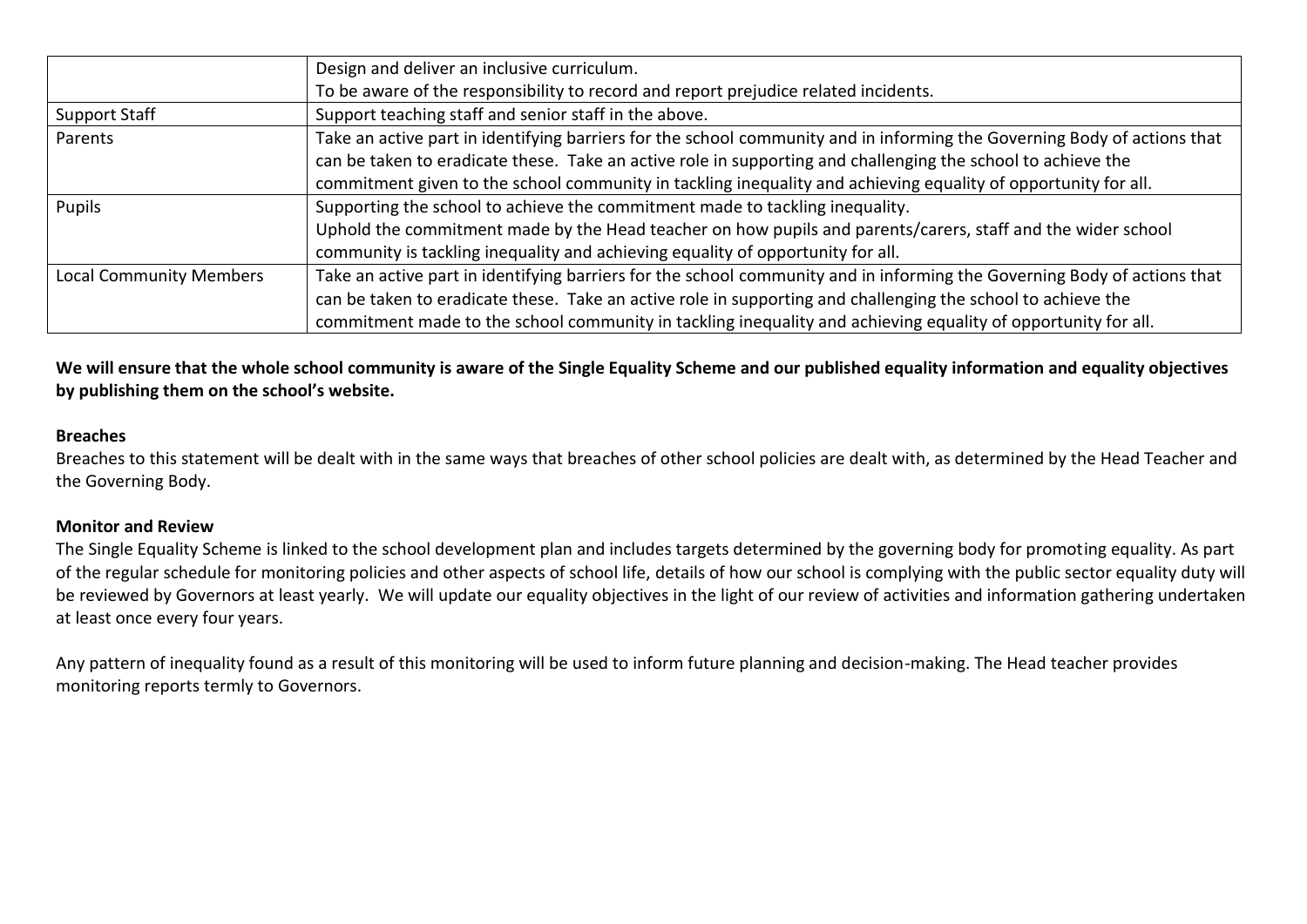# **Stillness Infant School Equalities Information and SMART Objectives**

Using the monitoring information gathered the school looked at the following to identify whether there were any obvious gaps or potential issues for pupils in relation to the protected characteristics:

- Admissions
- Attainment
- Attendance
- Engagement in school activities
- Exclusions
- **Prejudice related incidents**
- Rewards and sanctions
- Representation on school bodies e.g. school councils

The school has identified the following equality objectives:

- 1. To explore and understand the issues of our Black Caribbean (BCRB) families so that the school can close the attainment gap in Reading, Writing, and Maths at the end of KS1.
- 2. To ensure that lesson planning, resources, and displays around the school reflect the diversity of our families.
- 3. Celebrate our school's cultural diversity to increase children's and families awareness and understanding of our different communities.
- 4. To monitor and track the progress of children with SEN and develop staff knowledge and skills when supporting them.

# **Attainment**

### **1. Equality Objective:** To explore and understand the issues of our families where English is not their first language.

Why: Our school's statistics show that 33% of our families do not have English as a primary language. Over 35 languages are represented across the school. We need to ensure that the children of these families are given the opportunities to fully develop their English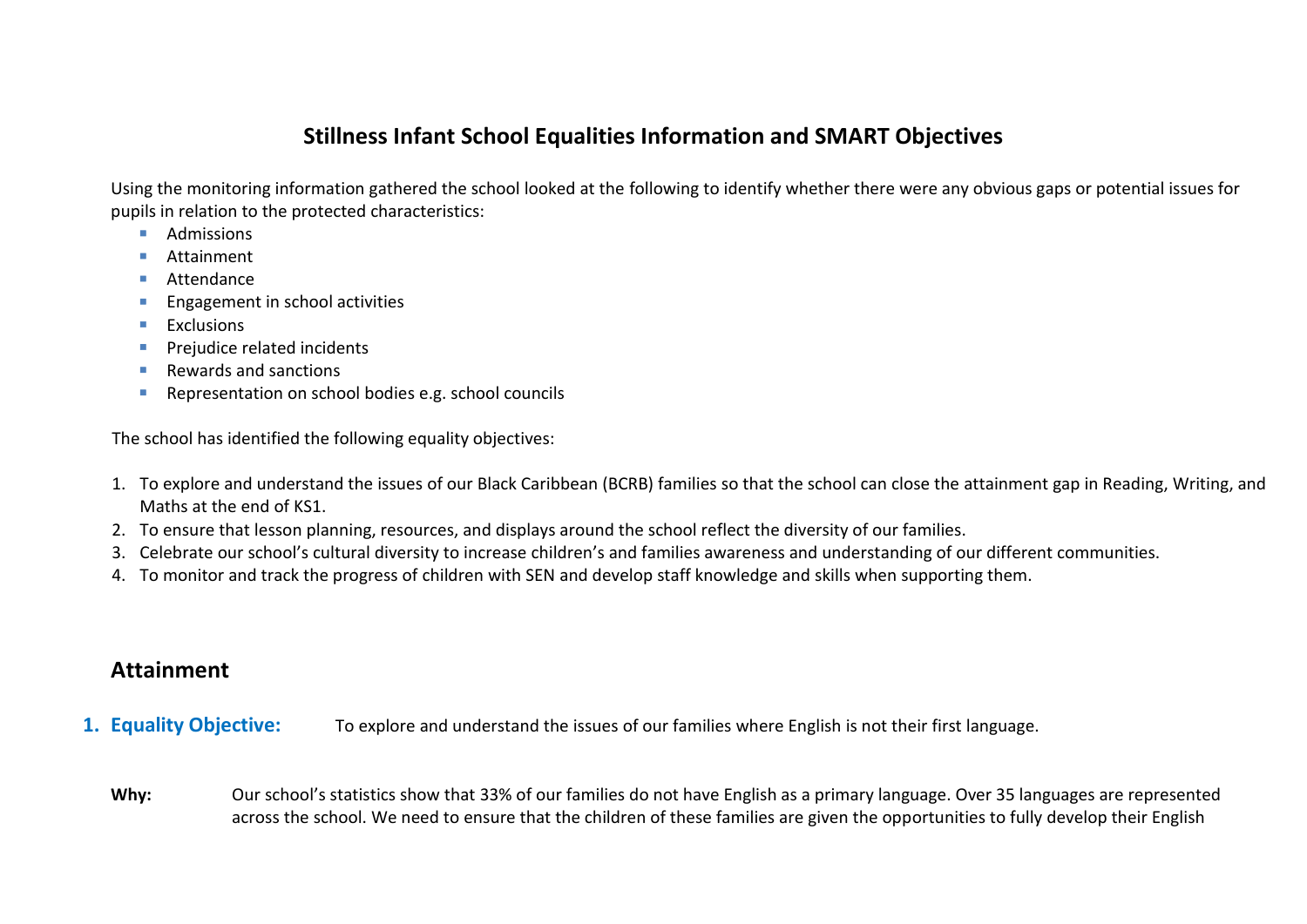language skills in order to achieve their academic potential. The importance of teaching vocabulary is crucial to academic success, for example, they may have learnt basic vocabulary used at home (Tier1) e.g. sand, beach, or sea, but they will not be familiar with associated vocabulary (Tier 2 – high frequency words across different areas of learning e.g. rough sea, rough sandpaper) These words allow children to describe and understand things in more detail. Tier 3 words are low frequency, context specific vocabulary e.g. bay, harbour, cove, ocean, tide. This explicit teaching of tiered vocabulary is included in our School Development plan for 2020-21.

**How:** Identify any barriers to learning at school, utilising the expertise of our new Learning Mentor. Target the families at the earliest opportunity to engage in Family Learning activities. Utilise the expertise of the school admin staff in engaging with families where we know there is limited English. This will ensure that they are confident in approaching the school and can access the school communications effectively. Target known families with a phone call or chat at drop-off times to check they have understood what to do at whole school events e.g. 'Dress in green day' for McMillan Cancer Research, so they are not excluded. Systematic teaching of tiered vocabulary for topic work. Ensure that different cultures are represented within our curriculum e.g. a range of texts that reflect our different cultures. Pre-teaching Tier 3 vocabulary relating to our topic curriculum, included as part of home learning. Display and include key vocabulary within our Knowledge organisers and curriculum plans.

**Outcome:** Most children who do not have English as their first language will achieve at least the expected levels in reading, writing and maths at KS1.

## **Prejudice related incidents**

**2. Equality Objective:** To ensure that lesson planning, resources, and displays around the school embrace family diversity.

Why: Our school community is made up of many different family structures. Our school embraces family diversity; we hope that families of all kinds feel welcome as soon as they enter the school. Children of all racial and ethnic backgrounds and with all kinds of family structures see families like theirs reflected in the books in their classrooms, in the images on displays and in the curriculum. Children feel comfortable talking about their families whether they have two dads or mums, a grandmother as a primary carer, or a parent living in another country.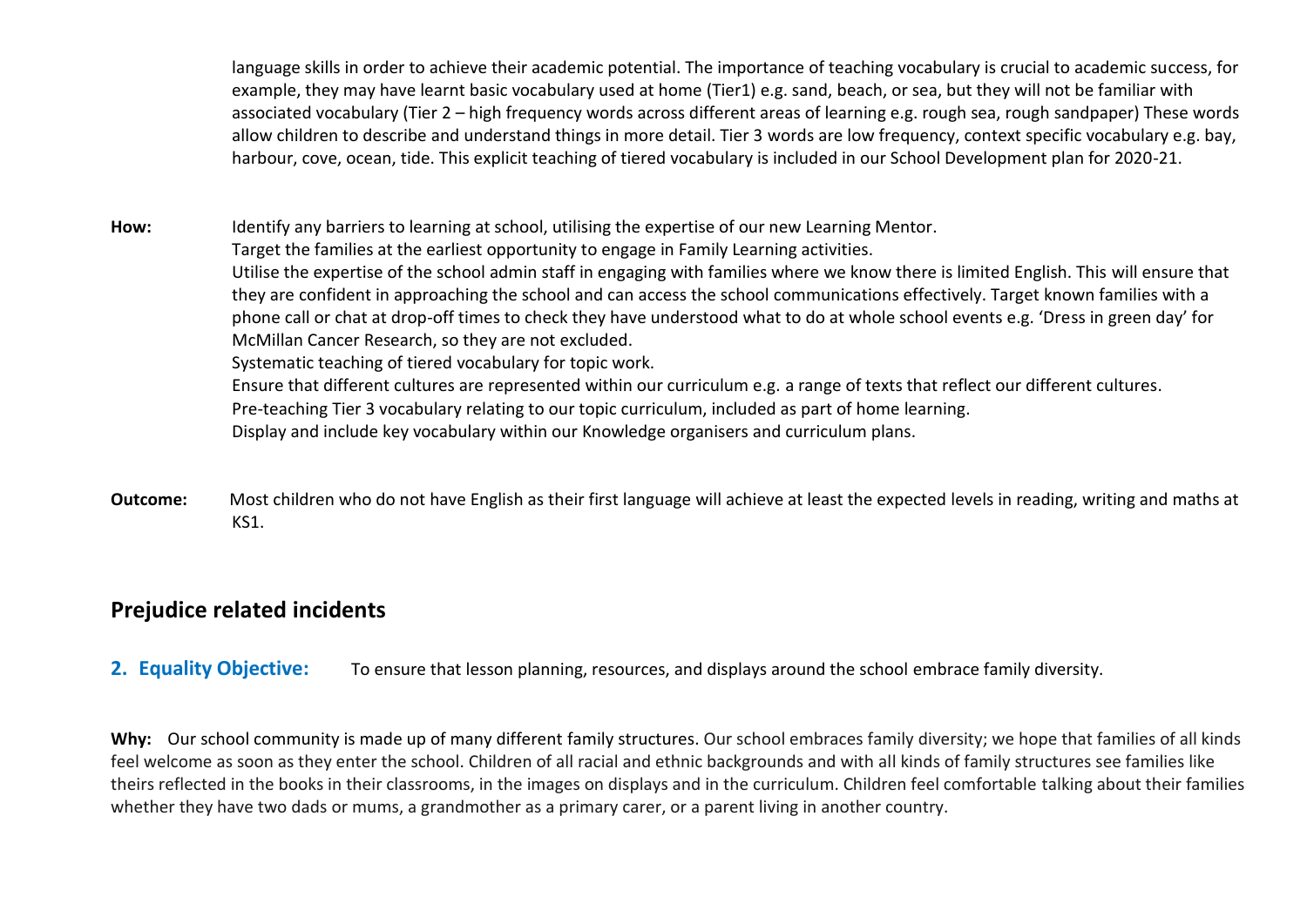Family diversity should be a consideration in every part of our school community. In this inclusive environment, diverse families are normalised and children aren't singled out or harassed, excluded or bullied because their family is "different."

**How:** Our topic based curriculum plans will reflect the diversity of our families. Senior leaders and curriculum leaders will monitor lesson planning to ensure there are opportunities to discuss different families and cultures. We will actively choose resources that challenge stereotypes and reflect a range of alternative family structures.

We will ensure that displays in classes and around the school reflect our community.

**Outcome:** The school will reflect an inclusive environment, where diverse families are 'normalised' and children feel safe and happy.

## **Race and Religion**

- **3. Equality Objective:** Celebrate our school's cultural diversity to increase children's and families awareness and understanding of our different communities.
- **Why:** We want all cultures to feel valued and represented within all aspects of our school community.
- **How:** We will ensure that all year groups have a range of cultural activities planned on their long term and medium term plans. Teachers will consider how to best represent different cultures and customs across their topics to embrace different communities. We will ensure that there are a wide range of events celebrated throughout the year in lessons, whole school assemblies, and family events e.g. International evening.
- **Outcome:** All communities will feel valued and celebrated within our school.

## **Disability**

**4. Equality Objective:** To monitor and track the progress of children with SEN, and develop staff knowledge and skills when supporting them.